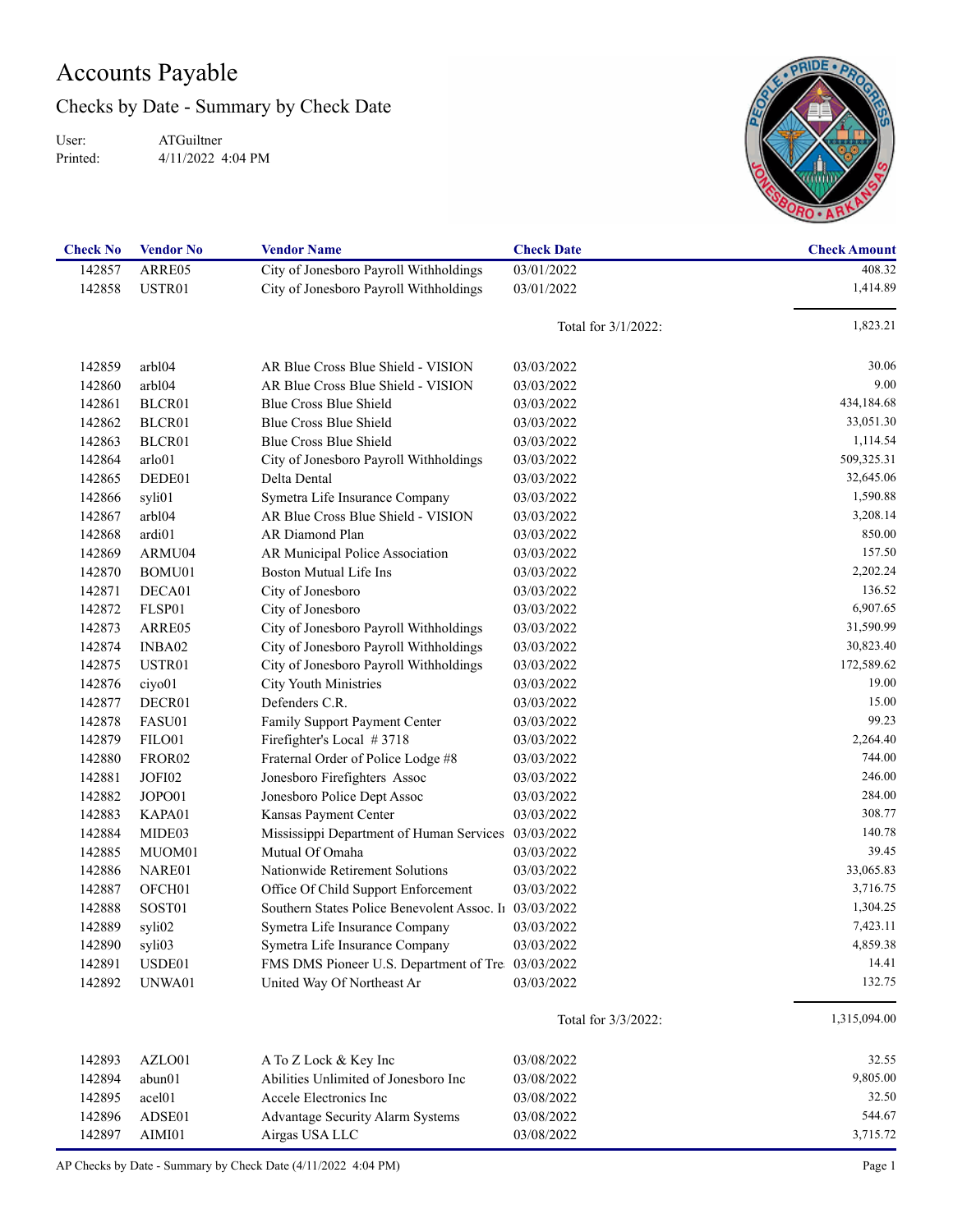| <b>Check No</b> | <b>Vendor No</b>     | <b>Vendor Name</b>                      | <b>Check Date</b>       | <b>Check Amount</b> |
|-----------------|----------------------|-----------------------------------------|-------------------------|---------------------|
| 142898          | alsc01               | All Scapes Irrigation & Lawn LLC        | $\overline{03}/08/2022$ | 116.96              |
| 142899          | ALCO01               | Allied Corporate Furniture Inc          | 03/08/2022              | 486.09              |
| 142900          | alsm01               | Allied Small Engines LLC                | 03/08/2022              | 3,756.28            |
| 142901          | ALLO01               | Al's Lock & Key Inc                     | 03/08/2022              | 6.51                |
| 142902          | amca02               | Amazon Capital Services Inc             | 03/08/2022              | 1,572.75            |
| 142903          | appa01               | <b>APPA</b>                             | 03/08/2022              | 50.00               |
| 142904          | armu03               | Ar Municipal League                     | 03/08/2022              | 9,557.16            |
| 142905          | ARON01               | AR One Call System Inc                  | 03/08/2022              | 183.35              |
| 142906          | $at \& t03$          | AT&T                                    | 03/08/2022              | 8,814.84            |
| 142907          | $at \& t03$          | AT&T                                    | 03/08/2022              | 1,194.30            |
| 142908          | $at \& t09$          | AT&T Mobility                           | 03/08/2022              | 13,450.65           |
| 142910          | BAPA01               | Battery & Parts Warehouse Inc           | 03/08/2022              | 243.74              |
| 142911          | baou01               | <b>Battery Outfitters</b>               | 03/08/2022              | 319.47              |
| 142912          | biin01               | <b>Biometric Information Management</b> | 03/08/2022              | 1,500.00            |
| 142913          | blfo01               | <b>Blackfox LLC</b>                     | 03/08/2022              | 982.00              |
| 142914          | blst01               | <b>Bluestreak K-9</b>                   | 03/08/2022              | 4,567.50            |
| 142915          | boau01               | Bono Auto Parts Inc                     | 03/08/2022              | 143.13              |
| 142916          | brbo01               | Breaking Bonds Ministries Inc           | 03/08/2022              | 5,826.00            |
|                 |                      | <b>Brookland Sales</b>                  |                         | 110.11              |
| 142917          | BRSA01               |                                         | 03/08/2022              | 150.00              |
| 142918          | caed01               | Candace Edwards                         | 03/08/2022              |                     |
| 142919          | caon01               | Capital One                             | 03/08/2022              | 3,295.69            |
| 142920          | CAIN01               | Casco Industries Inc                    | 03/08/2022              | 1,379.04            |
| 142921          | CAAU01               | Cavenaugh Auto Group Inc                | 03/08/2022              | 744.51              |
| 142922          | CDWG01               | <b>CDWG</b>                             | 03/08/2022              | 973.04              |
| 142923          | ceal <sub>01</sub>   | Central Alabama Training Solutions      | 03/08/2022              | 217.15              |
| 142924          | cgne01               | <b>CGT Of NEA</b>                       | 03/08/2022              | 415.77              |
| 142925          | chap01               | <b>Christy Appleton Consulting</b>      | 03/08/2022              | 1,000.00            |
| 142926          | cico04               | Cintas                                  | 03/08/2022              | 83.79               |
| 142927          | CLSO01               | Clean Solutions Inc                     | 03/08/2022              | 614.80              |
| 142928          | cose05               | Concept Seating Government LLC          | 03/08/2022              | 9,854.70            |
| 142929          | coco09               | Consolidated Traffic Controls Inc       | 03/08/2022              | 960.00              |
| 142930          | ccoc <sub>0</sub> 12 | Cornith Coco-Cola Bottling Works Inc    | 03/08/2022              | 238.92              |
| 142931          | cc <sub>000</sub>    | Courthouse Concepts                     | 03/08/2022              | 55.80               |
| 142932          | $\cot 03$            | CovertTrack Group Inc                   | 03/08/2022              | 600.00              |
| 142933          | COIM01               | Cox Implement Co Inc                    | 03/08/2022              | 34.48               |
| 142934          | CRCO03               | Craighead County Solid                  | 03/08/2022              | 110,499.41          |
| 142935          | CRCO02               | Craighead County Treasurer              | 03/08/2022              | 269,592.40          |
| 142936          | crpr03               | Creative Products Sourcing Inc          | 03/08/2022              | 617.76              |
| 142937          | CRBU01               | Crow-Burlingame Co Inc                  | 03/08/2022              | 148.44              |
| 142938          | daau04               | Dag Install LLC                         | 03/08/2022              | 54.25               |
| 142939          | dasa03               | Dana Safety Supply Inc                  | 03/08/2022              | 205.07              |
| 142940          | DACO01               | Darragh Company Inc                     | 03/08/2022              | 986.10              |
| 142941          | DEFO01               | Delta Foremost Chemical Inc             | 03/08/2022              | 317.20              |
| 142942          | desy01               | Delta Symphony Orchestra                | 03/08/2022              | 3,750.00            |
| 142943          | DEFI02               | Dept Of Finance & Admin                 | 03/08/2022              | 1,325.00            |
| 142944          | DEFI03               | Dept Of Finance & Admin                 | 03/08/2022              | 303.00              |
| 142945          | diov <sub>01</sub>   | Diagnostic Overhead Door LLC            | 03/08/2022              | 438.34              |
| 142946          | dien02               | Ditta Ace Hardware                      | 03/08/2022              | 183.23              |
| 142947          | DNAU01               | DNW Auto Supply Inc                     | 03/08/2022              | 956.73              |
| 142948          |                      | Dobbs Peterbilt LLC                     | 03/08/2022              | 159.21              |
|                 | dope01               |                                         |                         | 950.00              |
| 142949          | uncl <sub>01</sub>   | Donna Haney                             | 03/08/2022              |                     |
| 142950          | uncl <sub>01</sub>   | Donna Haney                             | 03/08/2022              | 996.75              |
| 142951          | DOSA01               | Downing Sales & Service Inc             | 03/08/2022              | 1,645.31            |
| 142952          | $d$ ojo $01$         | Downtown Jonesboro Alliance             | 03/08/2022              | 7,500.00            |
| 142953          | edmo02               | Ed Morse Chrysler Dodge Jeep Ram        | 03/08/2022              | 156.52              |
| 142954          | elin02               | Elastec Inc                             | 03/08/2022              | 5,440.00            |
| 142955          | ELGR01               | Elite Graphics LLC                      | 03/08/2022              | 1,864.75            |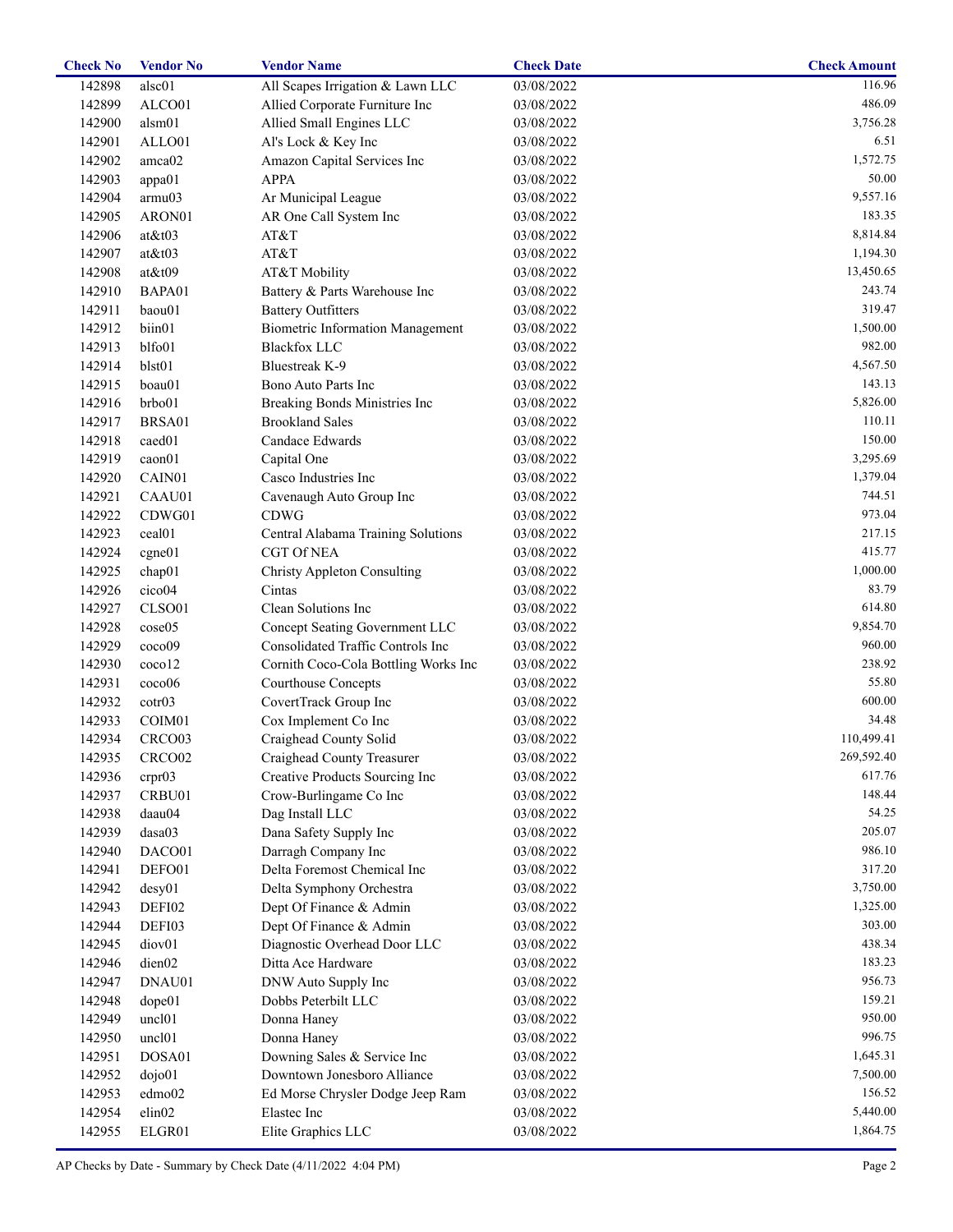| <b>Check No</b> | <b>Vendor No</b>   | <b>Vendor Name</b>                    | <b>Check Date</b> | <b>Check Amount</b>   |
|-----------------|--------------------|---------------------------------------|-------------------|-----------------------|
| 142956          | erap01             | Ergometrics Inc                       | 03/08/2022        | $\overline{1,950.00}$ |
| 142957          | FACO01             | Fastenal Company Inc                  | 03/08/2022        | 45.44                 |
| 142958          | FISE02             | Fire Service Testing Co.              | 03/08/2022        | 3,335.00              |
| 142959          | fitw01             | FirstTwo                              | 03/08/2022        | 3,600.00              |
| 142960          | FOOF01             | Forrest Office Machines Inc           | 03/08/2022        | 2,009.13              |
| 142961          | FOAR02             | Foundation Of Arts                    | 03/08/2022        | 21,250.00             |
| 142962          | FRFL01             | Frank Fletcher Dodge Inc              | 03/08/2022        | 149.19                |
| 142963          | GWDI01             | G & W Diesel Services Inc             | 03/08/2022        | 22,393.45             |
| 142964          | gasi01             | Gateway Sight & Sound LLC             | 03/08/2022        | 32,007.50             |
| 142965          | galu01             | Gazaway Lumber Co Inc                 | 03/08/2022        | 1,404.78              |
| 142966          | GISI01             | Gibson's Sign-Mart Inc                | 03/08/2022        | 558.77                |
| 142967          | Gofo01             | Gordon Food Service LLC               | 03/08/2022        | 584.07                |
| 142968          | goga01             | Gotay's Gallery                       | 03/08/2022        | 358.05                |
| 142969          | GRSH01             | Grafix Shoppe Inc                     | 03/08/2022        | 133.16                |
| 142970          | GRAI01             | Grainger Inc                          | 03/08/2022        | 204.16                |
| 142971          | grin01             | Granicus Inc                          | 03/08/2022        | 26,573.47             |
| 142972          | hafr01             | Harbor Freight Tools Inc              | 03/08/2022        | 456.35                |
| 142973          | haco02             | Harold Copenhaver                     | 03/08/2022        | 42.00                 |
| 142974          | HAPI01             | Harris Pipe & Line Inc                | 03/08/2022        | 125.00                |
| 142975          | heeq02             | Heartland Equipment Inc               | 03/08/2022        | 510.02                |
| 142976          | heop01             | Hedger Operating Company Inc          | 03/08/2022        | 6,869.52              |
| 142977          | hico01             | Hispanic Community Services           | 03/08/2022        | 3,125.00              |
| 142978          | hofe01             | Hollywood Feed                        | 03/08/2022        | 43.48                 |
| 142979          | hofo01             | Hope Found Of Northeast Arkansas      | 03/08/2022        | 4,206.06              |
|                 |                    | First Horizon                         |                   | 39,898.81             |
| 142980          | fiho01             | <b>IMSA</b>                           | 03/08/2022        | 270.00                |
| 142981          | IMSA01             |                                       | 03/08/2022        |                       |
| 142982          | onho01             | Information Holdings Inc              | 03/08/2022        | 6,534.67              |
| 142983          | iwsy01             | Iworq Systems Inc                     | 03/08/2022        | 41,500.00             |
| 142984          | JTWH01             | J T White Inc                         | 03/08/2022        | 997.37                |
| 142985          | jaam01             | Javier Amperez                        | 03/08/2022        | 1,956.50              |
| 142986          | jaam01             | Javier Amperez                        | 03/08/2022        | 1,323.00              |
| 142987          | jeaq01             | Jets Aquatics Club                    | 03/08/2022        | 30,000.00             |
| 142988          | JORE04             | John E Reid & Associates Inc          | 03/08/2022        | 600.00                |
| 142989          | joco04             | Johnson Control Fire Protection LP    | 03/08/2022        | 3,865.20              |
| 142990          | JOSU01             | Jonesboro Sun Inc                     | 03/08/2022        | 1,752.15              |
| 142991          | JOWI01             | Jonesboro Winnelson Inc               | 03/08/2022        | 226.26                |
| 142992          | kest01             | Keystone                              | 03/08/2022        | 1,674.72              |
| 142993          | LMEL01             | L & M Electric Motors                 | 03/08/2022        | 1,434.21              |
| 142994          | lasc01             | Landscape Structures Inc              | 03/08/2022        | 63,491.74             |
| 142995          | LAEN01             | Law Enforcement Targets Inc           | 03/08/2022        | 860.01                |
| 142996          | LOBU01             | Lowes Business Acct/GECRB             | 03/08/2022        | 116.53                |
| 142997          | mall01             | Martisull LLC                         | 03/08/2022        | 400.00                |
| 142998          | memo02             | Medical Mobility Equipment            | 03/08/2022        | 108.50                |
| 142999          | mhck01             | MHC-Kenworth Jonesboro Inc            | 03/08/2022        | 7,774.97              |
| 143000          | mibu01             | Michael Burroughs CPA                 | 03/08/2022        | 1,302.00              |
| 143001          | miso8              | Mid-South Distributing                | 03/08/2022        | 320.08                |
| 143002          | MIPA01             | Mid-South Parts                       | 03/08/2022        | 70.34                 |
| 143003          | MISO01             | Mid-South Plumbing Inc                | 03/08/2022        | 249.76                |
| 143004          | MISO02             | Mid-South Sales Inc                   | 03/08/2022        | 24,210.48             |
| 143005          | mopl01             | Moore Plumbing                        | 03/08/2022        | 1,088.24              |
| 143006          | MOIN <sub>04</sub> | Motion Industries Inc                 | 03/08/2022        | 576.41                |
| 143007          | moso02             | Motorola Solutions Inc                | 03/08/2022        | 1,611.69              |
| 143008          | NACR02             | Navitas Credit Corp.                  | 03/08/2022        | 627.91                |
| 143009          | NEPR02             | Nelson Printing Co Inc                | 03/08/2022        | 105.00                |
| 143010          | NEAI01             | Nexair LLC                            | 03/08/2022        | 996.23                |
| 143011          | noa09              | Northeast Arkansas Humane Society Inc | 03/08/2022        | 300.00                |
| 143012          | nuso02             | Nuso Phone Service LLC                | 03/08/2022        | 972.97                |
|                 |                    |                                       |                   |                       |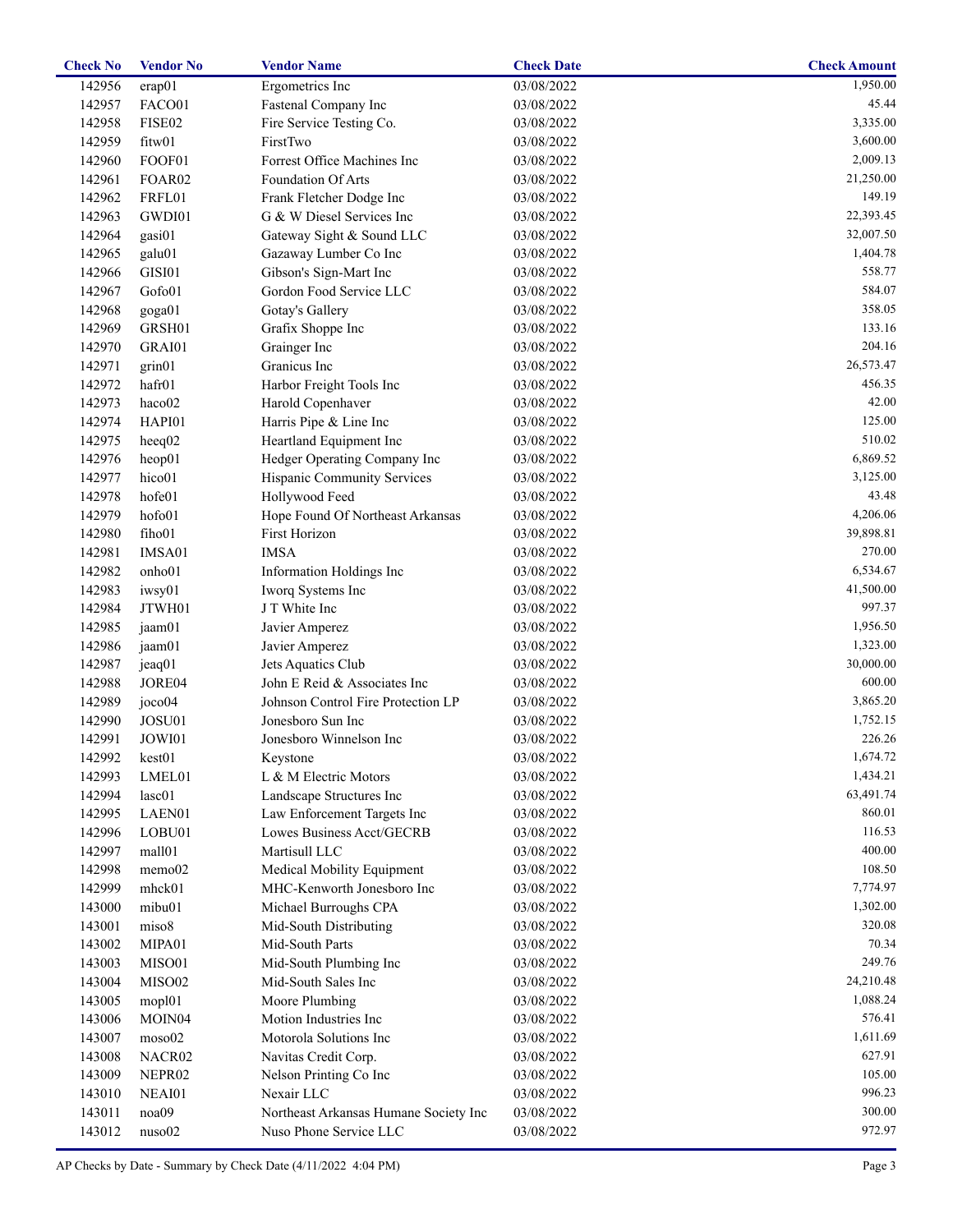| <b>Check No</b> | <b>Vendor No</b>   | <b>Vendor Name</b>                                 | <b>Check Date</b> | <b>Check Amount</b> |
|-----------------|--------------------|----------------------------------------------------|-------------------|---------------------|
| 143013          | oafe01             | Oakley Fertilizer Inc                              | 03/08/2022        | 12,967.12           |
| 143014          | OCHE01             | Occupational Health Partners                       | 03/08/2022        | 120.00              |
| 143015          | olco01             | Olympus Construction Inc                           | 03/08/2022        | 57,220.21           |
| 143016          | ozfa01             | Ozark Farm And Lawn Inc                            | 03/08/2022        | 14,700.00           |
| 143017          | PAMA01             | Pak Mail Center Inc                                | 03/08/2022        | 755.36              |
| 143018          | PAPR01             | Pasmore Printing                                   | 03/08/2022        | 52.08               |
| 143019          | peco03             | Peregrine Corporation                              | 03/08/2022        | 1,186.87            |
| 143020          | pick01             | Pickering                                          | 03/08/2022        | 44,482.38           |
| 143021          | pisa01             | Pinkley Sales Company                              | 03/08/2022        | 301.40              |
| 143022          | poti <sub>02</sub> | Pomp's Tire Service                                | 03/08/2022        | 1,951.40            |
| 143023          | prse02             | Premium Refreshment Service                        | 03/08/2022        | 27.47               |
| 143024          | prse02             | Premium Refreshment Service                        | 03/08/2022        | 5.43                |
| 143025          | PUTI01             | Purcell Tire Co Inc                                | 03/08/2022        | 3,486.95            |
| 143026          | PUTI01             | Purcell Tire Co Inc                                | 03/08/2022        | 271.83              |
| 143027          | $q$ ume $01$       | Quadmed Inc                                        | 03/08/2022        | 385.73              |
| 143028          | REIN03             | Relativity Inc                                     | 03/08/2022        | 31,825.00           |
|                 |                    |                                                    |                   | 51,783.45           |
| 143029          | REIN03             | Relativity Inc                                     | 03/08/2022        | 1,500.00            |
| 143030          | REIN03             | Relativity Inc                                     | 03/08/2022        |                     |
| 143031          | rego01             | Renee Golas                                        | 03/08/2022        | 514.72              |
| 143032          | RGME01             | RGB Mechanical Contractor Inc                      | 03/08/2022        | 61.05               |
| 143033          | risu02             | Ridge Surveying and Consulting LLC                 | 03/08/2022        | 1,950.00            |
| 143034          | RICI01             | River City Hydraulics Inc                          | 03/08/2022        | 9,194.35            |
| 143035          | roch01             | Roger Christopher Cole                             | 03/08/2022        | 35.61               |
| 143036          | rost02             | Ronny Stanback                                     | 03/08/2022        | 40.01               |
| 143037          | rutr03             | Rush Truck Centers Of Arkansas inc                 | 03/08/2022        | 853.54              |
| 143038          | SCIN <sub>01</sub> | Scurlock Industries Of Jonesboro Inc               | 03/08/2022        | 6,117.79            |
| 143039          | seon01             | Secure On Site LLC                                 | 03/08/2022        | 255.00              |
| 143040          | shco01             | Share Corp                                         | 03/08/2022        | 1,143.55            |
| 143041          | SIMO01             | Silver Moon Trailers Inc                           | 03/08/2022        | 7,895.00            |
| 143042          | sose02             | Soefker Services LLC                               | 03/08/2022        | 348.29              |
| 143043          | soco03             | Sound Concepts Inc                                 | 03/08/2022        | 272.44              |
| 143044          | soti01             | Southern Tire Mart Inc                             | 03/08/2022        | 3,534.10            |
| 143045          | STBE01             | St Bernards Medical Ctr                            | 03/08/2022        | 180.00              |
| 143046          | steq01             | Stribling Equipment LLC                            | 03/08/2022        | 1,625.59            |
| 143047          | taso01             | Target Solutions Learning LLC                      | 03/08/2022        | 1,590.00            |
| 143048          | THEL01             | TEC Of Jonesboro Inc                               | 03/08/2022        | 469.38              |
| 143049          | TESA01             | Teeco Safety Inc                                   | 03/08/2022        | 802.63              |
| 143050          | TEIN01             | Temple Inc                                         | 03/08/2022        | 7,880.36            |
| 143051          | tess01             | Tessco Inc                                         | 03/08/2022        | 114.55              |
| 143052          | thre01             | Thomson Reuters-West Inc                           | 03/08/2022        | 452.06              |
| 143053          | TOLO01             | Tom's Lock & Key                                   | 03/08/2022        | 10.85               |
| 143054          | toco03             | Town and Country Termite Inc                       | 03/08/2022        | 217.01              |
| 143055          | TRSU01             | Tractor Supply Company Inc                         | 03/08/2022        | 225.59              |
| 143056          | TRPA01             | Trane Inc                                          | 03/08/2022        | 144.84              |
| 143057          | trri01             | TransUnion Risk and Alternative                    | 03/08/2022        | 359.80              |
| 143058          | tyte01             | Tyler Technologies Inc                             | 03/08/2022        | 200.00              |
|                 | usba02             |                                                    |                   | 3,396.15            |
| 143059          |                    | U S Bancorp Government Leasing and Fina 03/08/2022 |                   |                     |
| 143060          | unpo01             | United Police Supply                               | 03/08/2022        | 731.30              |
| 143061          | unpo01             | United Police Supply                               | 03/08/2022        | 369.99              |
| 143062          | veri03             | Verizon Wireless                                   | 03/08/2022        | 2,832.44            |
| 143063          | veri03             | Verizon Wireless                                   | 03/08/2022        | 2,214.80            |
| 143064          | vewi03             | Verizon Wireless                                   | 03/08/2022        | 37.53               |
| 143065          | VEMI01             | Vermeer Mid South Inc                              | 03/08/2022        | 171.57              |
| 143066          | arac01             | WC Arkansas Academy of Real Estate                 | 03/08/2022        | 450.00              |
| 143067          | weba01             | Wex Bank                                           | 03/08/2022        | 60,712.97           |
| 143068          | whwi01             | Whitney Colin Williams                             | 03/08/2022        | 705.26              |
| 143069          | whel01             | Wholesale Electric Supply Co Inc                   | 03/08/2022        | 395.59              |
|                 |                    |                                                    |                   |                     |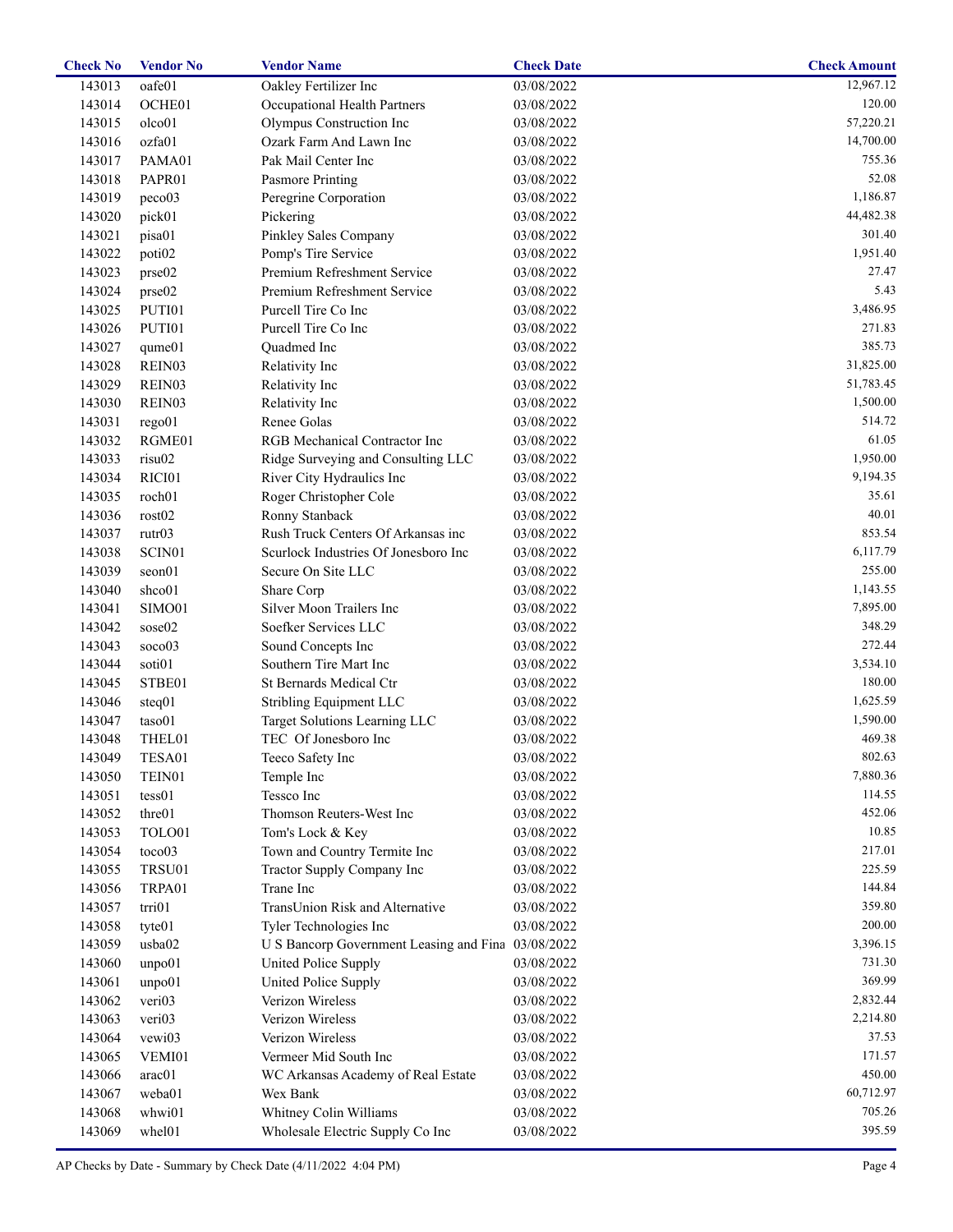| <b>Check No</b> | <b>Vendor No</b>   | <b>Vendor Name</b>                                | <b>Check Date</b>    | <b>Check Amount</b> |
|-----------------|--------------------|---------------------------------------------------|----------------------|---------------------|
| 143070          | witi01             | Willie Tinzie Jr                                  | 03/08/2022           | 100.00              |
| 143071          | wyfr01             | Wynne Friends Of Animals                          | 03/08/2022           | 220.00              |
| 143072          | yoin02             | Young Investments                                 | 03/08/2022           | 3,900.00            |
|                 |                    |                                                   |                      |                     |
|                 |                    |                                                   | Total for 3/8/2022:  | 1,210,616.18        |
|                 |                    |                                                   |                      |                     |
| 143073          | arbl04             | AR Blue Cross Blue Shield - VISION                | 03/17/2022           | 3,358.44            |
| 143074          | ardi01             | AR Diamond Plan                                   | 03/17/2022           | 840.00              |
| 143075          | ARMU04             | AR Municipal Police Association                   | 03/17/2022           | 157.50              |
| 143076          | BOMU01             | <b>Boston Mutual Life Ins</b>                     | 03/17/2022           | 2,267.23            |
| 143077          | DECA01             | City of Jonesboro                                 | 03/17/2022           | 140.69              |
| 143078          | FLSP01             | City of Jonesboro                                 | 03/17/2022           | 6,774.32            |
| 143079          | ARRE05             | City of Jonesboro Payroll Withholdings            | 03/17/2022           | 30,185.42           |
| 143080          | INBA02             | City of Jonesboro Payroll Withholdings            | 03/17/2022           | 30,660.91           |
| 143081          | USTR01             | City of Jonesboro Payroll Withholdings            | 03/17/2022           | 167,508.99          |
| 143082          | ciyo01             | <b>City Youth Ministries</b>                      | 03/17/2022           | 19.00               |
| 143083          | DECR01             | Defenders C.R.                                    | 03/17/2022           | 15.00               |
| 143084          | FASU01             | Family Support Payment Center                     | 03/17/2022           | 99.23               |
| 143085          | FILO01             | Firefighter's Local #3718                         | 03/17/2022           | 2,264.40            |
|                 |                    |                                                   |                      | 760.00              |
| 143086          | FROR <sub>02</sub> | Fraternal Order of Police Lodge #8                | 03/17/2022           | 246.00              |
| 143087          | JOFI02             | Jonesboro Firefighters Assoc                      | 03/17/2022           | 284.00              |
| 143088          | JOPO01             | Jonesboro Police Dept Assoc                       | 03/17/2022           |                     |
| 143089          | KAPA01             | Kansas Payment Center                             | 03/17/2022           | 308.77              |
| 143090          | MIDE03             | Mississippi Department of Human Services          | 03/17/2022           | 140.78              |
| 143091          | MUOM01             | Mutual Of Omaha                                   | 03/17/2022           | 39.45               |
| 143092          | NARE01             | Nationwide Retirement Solutions                   | 03/17/2022           | 6,465.83            |
| 143093          | OFCH <sub>01</sub> | Office Of Child Support Enforcement               | 03/17/2022           | 3,608.75            |
| 143094          | SOST01             | Southern States Police Benevolent Assoc. In       | 03/17/2022           | 1,304.25            |
| 143095          | syli02             | Symetra Life Insurance Company                    | 03/17/2022           | 7,449.75            |
| 143096          | syli03             | Symetra Life Insurance Company                    | 03/17/2022           | 4,788.09            |
| 143097          | USDE01             | FMS DMS Pioneer U.S. Department of Tre 03/17/2022 |                      | 14.41               |
| 143098          | UNWA01             | United Way Of Northeast Ar                        | 03/17/2022           | 133.75              |
|                 |                    |                                                   | Total for 3/17/2022: | 269,834.96          |
|                 |                    |                                                   |                      |                     |
| 143099          | AZLO01             | A To Z Lock & Key Inc                             | 03/22/2022           | 91.68               |
| 143100          | adte03             | Adam Terry and Company LLC                        | 03/22/2022           | 13,000.00           |
| 143101          | adau01             | Advance Auto Parts                                | 03/22/2022           | 1,553.92            |
| 143102          | agho01             | Agilix Holdings LLC                               | 03/22/2022           | 1,136.60            |
| 143103          | alsc01             | All Scapes Irrigation & Lawn LLC                  | 03/22/2022           | 726.95              |
| 143104          | ALLO01             | Al's Lock & Key Inc                               | 03/22/2022           | 6.51                |
| 143105          | amca02             | Amazon Capital Services Inc                       | 03/22/2022           | 289.38              |
| 143106          | ARCI03             | AR City Attorney's Assoc                          | 03/22/2022           | 175.00              |
| 143107          | ARCR01             | AR Crime Information Ctr                          | 03/22/2022           | 1,220.81            |
| 143108          | arde30             | AR Dept Of Labor and Licensing                    | 03/22/2022           | 25.00               |
| 143109          | ARON01             | AR One Call System Inc                            | 03/22/2022           | 194.60              |
| 143110          | ARTR01             | AR Trailer & Mfg Inc                              | 03/22/2022           | 497.36              |
| 143111          | ARSC02             | Arrow Screen Printing Inc                         | 03/22/2022           | 1,086.63            |
| 143112          | ARAD01             | Art Advertising Inc                               | 03/22/2022           | 1,081.53            |
| 143113          | asco05             | Astron Corporation                                | 03/22/2022           | 316.59              |
| 143114          | $at \& t03$        | AT&T                                              | 03/22/2022           | 9,014.75            |
| 143115          | atme01             | AT&T Messaging                                    | 03/22/2022           | 488.25              |
| 143116          | $at \& t09$        | AT&T Mobility                                     | 03/22/2022           | 14,198.23           |
| 143117          | ATAS01             | Atlas Asphalt Inc                                 | 03/22/2022           | 1,253.39            |
| 143118          | auti01             | Auto Tire and Parts                               | 03/22/2022           | 1,719.33            |
| 143119          | avci <sub>01</sub> | AVC Inc                                           | 03/22/2022           | 8,211.67            |
| 143120          | baco02             | <b>Bailey Contractors Inc</b>                     | 03/22/2022           | 63,570.81           |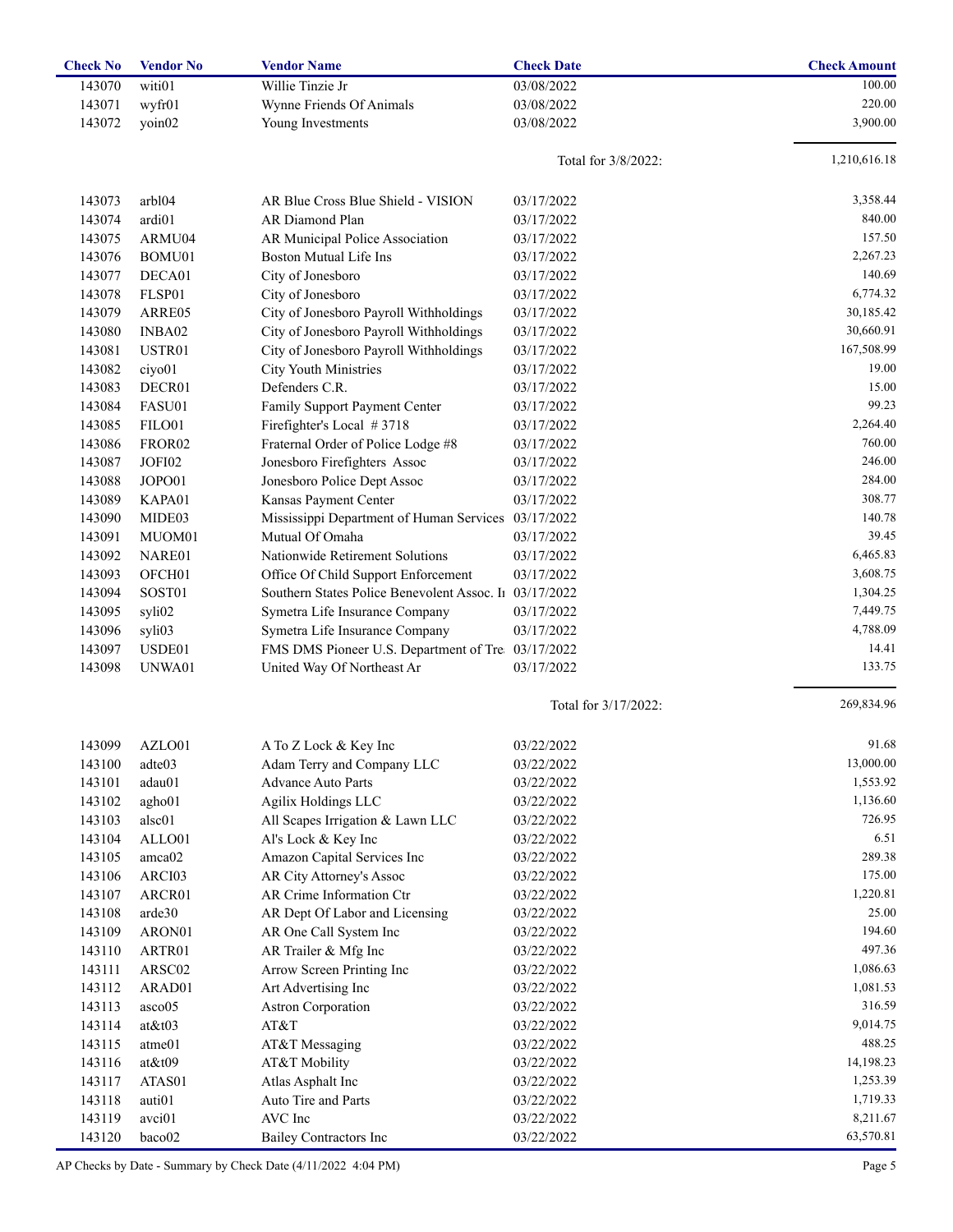| <b>Check No</b> | <b>Vendor No</b>   | <b>Vendor Name</b>                   | <b>Check Date</b> | <b>Check Amount</b> |
|-----------------|--------------------|--------------------------------------|-------------------|---------------------|
| 143121          | bamu05             | Banthi Munoz                         | 03/22/2022        | 8,840.54            |
| 143122          | BAPA01             | Battery & Parts Warehouse Inc        | 03/22/2022        | 48.81               |
| 143123          | BEMA01             | <b>Bennett Material Handling</b>     | 03/22/2022        | 542.65              |
| 143124          | blfo01             | <b>Blackfox LLC</b>                  | 03/22/2022        | 120.00              |
| 143125          | BLCI01             | <b>Bluff City Electronics Inc</b>    | 03/22/2022        | 206.15              |
| 143126          | boma01             | <b>Booker T Mays</b>                 | 03/22/2022        | 240.00              |
| 143127          | brbo01             | Breaking Bonds Ministries Inc        | 03/22/2022        | 4,866.00            |
| 143128          | brev01             | Brianna Everett                      | 03/22/2022        | 240.00              |
| 143129          | brwa05             | <b>Bryan Watkins</b>                 | 03/22/2022        | 120.00              |
| 143130          | buwi01             | <b>Buddy Williams</b>                | 03/22/2022        | 240.00              |
| 143131          | caed01             | Candace Edwards                      | 03/22/2022        | 35.00               |
| 143132          | caed01             | Candace Edwards                      | 03/22/2022        | 45.00               |
| 143133          | caed01             | Candace Edwards                      | 03/22/2022        | 255.00              |
| 143134          | CEEN01             | Centerpoint Energy Inc               | 03/22/2022        | 273.31              |
| 143135          | CEEN01             | Centerpoint Energy Inc               | 03/22/2022        | 43.00               |
| 143136          | CEEN01             | Centerpoint Energy Inc               | 03/22/2022        | 353.45              |
| 143137          | cgne01             | <b>CGT Of NEA</b>                    | 03/22/2022        | 365.10              |
| 143138          | chho03             | Charles Hobbs                        | 03/22/2022        | 480.00              |
| 143139          | cico04             | Cintas                               | 03/22/2022        | 120.00              |
| 143140          | cico01             | Cintas Corporation                   | 03/22/2022        | 8,517.01            |
| 143141          | CIWA01             | City Water & Light                   | 03/22/2022        | 2,180.98            |
| 143142          | cosa01             | Cornelius J Sample                   | 03/22/2022        | 240.00              |
| 143143          | coco12             | Cornith Coco-Cola Bottling Works Inc | 03/22/2022        | 296.99              |
| 143144          | COIM01             | Cox Implement Co Inc                 | 03/22/2022        | 39,999.00           |
| 143145          | COIM <sub>01</sub> | Cox Implement Co Inc                 | 03/22/2022        | 255.39              |
| 143146          | CRCO <sub>03</sub> | Craighead County Solid               | 03/22/2022        | 150.00              |
| 143147          | cred02             | Critical Edge Inc                    | 03/22/2022        | 16,599.38           |
| 143148          | CRBU01             | Crow-Burlingame Co Inc               | 03/22/2022        | 431.93              |
| 143149          | dsse01             | <b>Crystal Springs</b>               | 03/22/2022        | 32.76               |
| 143150          | dsse01             | <b>Crystal Springs</b>               | 03/22/2022        | 20.98               |
| 143151          | dsse01             | <b>Crystal Springs</b>               | 03/22/2022        | 39.55               |
| 143152          | dsse01             | <b>Crystal Springs</b>               | 03/22/2022        | 58.64               |
| 143153          | daau04             | Dag Install LLC                      | 03/22/2022        | 215.92              |
| 143154          | dasa03             | Dana Safety Supply Inc               | 03/22/2022        | 869,521.00          |
| 143155          | dawi03             | Danica Williams                      | 03/22/2022        | 120.00              |
| 143156          | dac101             | Dave Clifft Inc                      | 03/22/2022        | 727.85              |
| 143157          | daco11             | David Cook                           | 03/22/2022        | 3,666.00            |
| 143158          | dahi01             | Dawn Marie Hime                      | 03/22/2022        | 180.00              |
| 143159          | dehu01             | Dean Hunt                            | 03/22/2022        | 120.00              |
| 143160          | dope01             | Dobbs Peterbilt LLC                  | 03/22/2022        | 480.28              |
| 143161          | DODA05             | Douglas Davis                        | 03/22/2022        | 300.00              |
| 143162          | DOSA01             | Downing Sales & Service Inc          | 03/22/2022        | 651.00              |
| 143163          | EAPD01             | EAPDD                                | 03/22/2022        | 7,857.60            |
| 143164          | easp02             | Eastern Sports Management LLC        | 03/22/2022        | 20,000.00           |
| 143165          |                    | Ed Morse Chrysler Dodge Jeep Ram     |                   | 127.54              |
|                 | edmo02<br>elhe01   | Eli Hernandez                        | 03/22/2022        | 137.50              |
| 143166          |                    |                                      | 03/22/2022        | 1,934.37            |
| 143167          | ELGR01             | Elite Graphics LLC                   | 03/22/2022        | 195.00              |
| 143168          | erap01             | Ergometrics Inc                      | 03/22/2022        | 24.63               |
| 143169          | FACA01             | Farrell-Calhoun Inc                  | 03/22/2022        |                     |
| 143170          | FACO01             | Fastenal Company Inc                 | 03/22/2022        | 44.37               |
| 143171          | FERR01             | Ferrellgas                           | 03/22/2022        | 67.07               |
| 143172          | FIPR01             | Fire Protection Of Ark Inc           | 03/22/2022        | 2,657.14            |
| 143173          | FIAR01             | Fisher & Arnold Inc                  | 03/22/2022        | 1,948.35            |
| 143174          | futo01             | Fuel To Go LLC                       | 03/22/2022        | 29,317.50           |
| 143175          | gapa01             | Galls Parent Holdings LLC            | 03/22/2022        | 15.71               |
| 143176          | GATI01             | Gateway Tire Company Inc             | 03/22/2022        | 802.44              |
| 143177          | goin01             | Goolsby Inc                          | 03/22/2022        | 9,974.64            |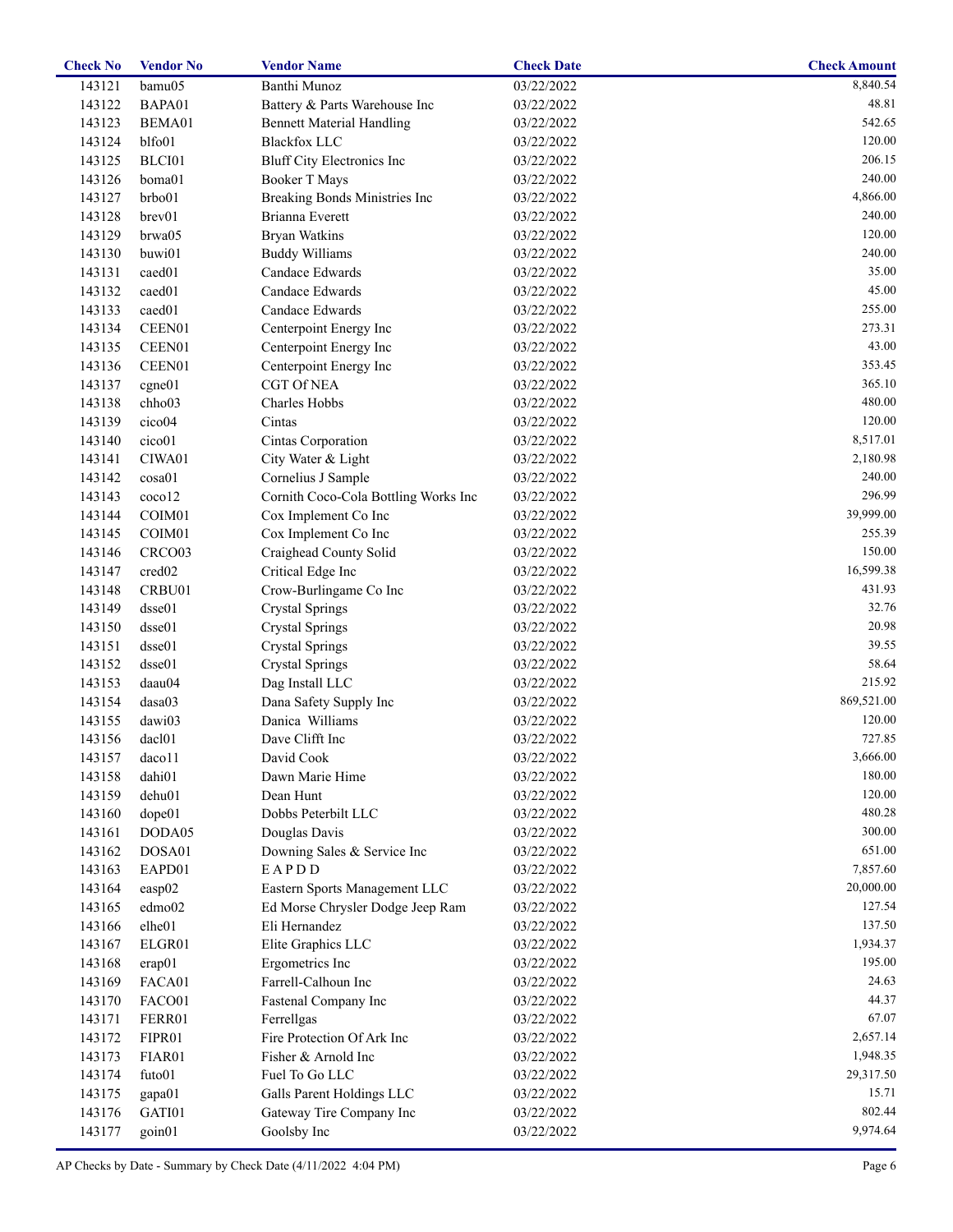| <b>Check No</b> | <b>Vendor No</b>   | <b>Vendor Name</b>               | <b>Check Date</b> | <b>Check Amount</b> |
|-----------------|--------------------|----------------------------------|-------------------|---------------------|
| 143178          | godo01             | Gould Door & Hardware Co Inc     | 03/22/2022        | 4,125.00            |
| 143179          | GRAI01             | Grainger Inc                     | 03/22/2022        | 1,784.62            |
| 143180          | guli01             | Guard4Life                       | 03/22/2022        | 50.00               |
| 143181          | hapr02             | <b>Halsey Properties</b>         | 03/22/2022        | 2,750.00            |
| 143182          | hafr01             | Harbor Freight Tools Inc         | 03/22/2022        | 435.93              |
| 143183          | haco02             | Harold Copenhaver                | 03/22/2022        | 39.06               |
| 143184          | HAPI01             | Harris Pipe & Line Inc           | 03/22/2022        | 2,110.00            |
| 143185          | HEPO01             | Hedge's Inc                      | 03/22/2022        | 648.36              |
| 143186          | heog01             | Herbert Ogles                    | 03/22/2022        | 5.43                |
| 143187          | HOSU01             | Hoffman Supply Co Inc            | 03/22/2022        | 50.41               |
| 143188          | HODE01             | Home Depot Credit Service        | 03/22/2022        | 298.93              |
| 143189          | JARI01             | J A Riggs Tractor Co Inc         | 03/22/2022        | 2,015.61            |
| 143190          | jaam01             | Javier Amperez                   | 03/22/2022        | 68,868.20           |
| 143191          | jaam01             | Javier Amperez                   | 03/22/2022        | 3,913.00            |
|                 | jejo03             | Jean Jones                       |                   | 180.00              |
| 143192          |                    | Jeremiah Sanders                 | 03/22/2022        | 500.00              |
| 143193          | jese01             |                                  | 03/22/2022        |                     |
| 143194          | jowe05             | Jonathan Webb                    | 03/22/2022        | 120.00              |
| 143195          | JOAL01             | Jonesboro Alignment Ser Inc      | 03/22/2022        | 97.60               |
| 143196          | JOHY01             | Jonesboro Hydraulic Hose Inc     | 03/22/2022        | 103.08              |
| 143197          | JOSU01             | Jonesboro Sun Inc                | 03/22/2022        | 1,875.90            |
| 143198          | JOSU01             | Jonesboro Sun Inc                | 03/22/2022        | 220.00              |
| 143199          | k1in01             | K 13 Inc                         | 03/22/2022        | 66.85               |
| 143200          | kaja01             | Kathryn Jakobitz                 | 03/22/2022        | 60.00               |
| 143201          | kala05             | Kaylan Langley                   | 03/22/2022        | 120.00              |
| 143202          | keha01             | Keirstin Hammett                 | 03/22/2022        | 180.00              |
| 143203          | kegu01             | Kenneth Gulley                   | 03/22/2022        | 651.00              |
| 143204          | kest01             | Keystone                         | 03/22/2022        | 113.93              |
| 143205          | krsu02             | Kristin M Sullivan               | 03/22/2022        | 257.90              |
| 143206          | Ltro01             | L- TRON Corporation              | 03/22/2022        | 860.00              |
| 143207          | lapr01             | Lawson Products Inc              | 03/22/2022        | 902.85              |
| 143208          | LETI01             | Lenders Title Company Inc        | 03/22/2022        | 16,273.50           |
| 143209          | LETI01             | Lenders Title Company Inc        | 03/22/2022        | 500.00              |
| 143210          | main01             | Martin Industrial Supplies Inc   | 03/22/2022        | 312.18              |
| 143211          | MEMA01             | Metal Mart Inc                   | 03/22/2022        | 65.54               |
| 143212          | mibu01             | Michael Burroughs CPA            | 03/22/2022        | 883.50              |
| 143213          | MISO02             | Mid-South Sales Inc              | 03/22/2022        | 34,359.49           |
| 143214          | mitc01             | Mitchell 1                       | 03/22/2022        | 1,762.56            |
| 143215          | mopl01             | Moore Plumbing                   | 03/22/2022        | 1,067.28            |
| 143216          |                    | Motion Industries Inc            |                   | 112.96              |
|                 | MOIN <sub>04</sub> |                                  | 03/22/2022        | 742.06              |
| 143217          | moso02             | Motorola Solutions Inc           | 03/22/2022        |                     |
| 143218          | MRFA01             | Mr Fast Lube Inc                 | 03/22/2022        | 106.22              |
| 143219          | MRTR01             | Mr Trophy & Engraving Inc        | 03/22/2022        | 146.48              |
| 143220          | mys02              | My Staffing Pro                  | 03/22/2022        | 300.00              |
| 143221          | NAIN <sub>02</sub> | NAFECO, Inc                      | 03/22/2022        | 20,000.54           |
| 143222          | NAME01             | National Medtest Inc             | 03/22/2022        | 638.00              |
| 143223          | neba08             | NEA Baptist Clinic               | 03/22/2022        | 168.00              |
| 143224          | NEAI01             | Nexair LLC                       | 03/22/2022        | 301.95              |
| 143225          | NEAI01             | Nexair LLC                       | 03/22/2022        | 994.17              |
| 143226          | ORAU01             | O'Reilly Automotive Inc          | 03/22/2022        | 2,410.08            |
| 143227          | peco03             | Peregrine Corporation            | 03/22/2022        | 53.43               |
| 143228          | pisa01             | Pinkley Sales Company            | 03/22/2022        | 107,566.90          |
| 143229          | pibo03             | Pitney Bowes Inc                 | 03/22/2022        | 134.37              |
| 143230          | poti <sub>02</sub> | Pomp's Tire Service              | 03/22/2022        | 922.25              |
| 143231          | prsa01             | Pratt's Auto Salvage & Sales Inc | 03/22/2022        | 495.00              |
| 143232          | qume01             | Quadmed Inc                      | 03/22/2022        | 971.85              |
| 143233          | QUFA01             | Quality Farm Supply Inc          | 03/22/2022        | 1,554.71            |
| 143234          | QUCO01             | Quill Corporation                | 03/22/2022        | 743.78              |
|                 |                    |                                  |                   |                     |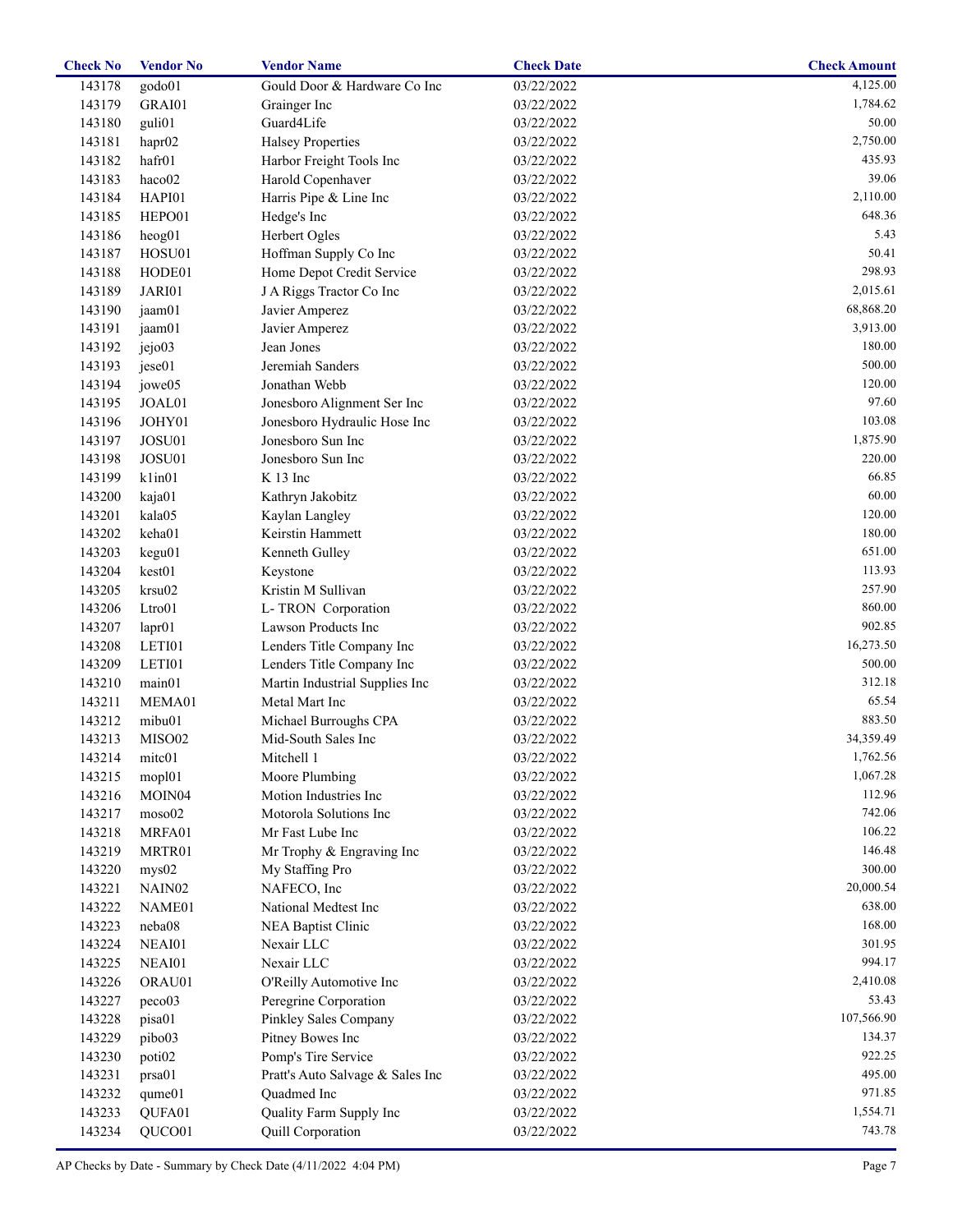| <b>Check No</b> | <b>Vendor No</b>   | <b>Vendor Name</b>                                   | <b>Check Date</b> | <b>Check Amount</b> |
|-----------------|--------------------|------------------------------------------------------|-------------------|---------------------|
| 143235          | RATI01             | Raider Tire Co Inc                                   | 03/22/2022        | 470.70              |
| 143236          | rain01             | Ramsons Inc                                          | 03/22/2022        | 22,000.00           |
| 143237          | RAAD01             | Ray-Ad Specialties Inc                               | 03/22/2022        | 1,200.01            |
| 143238          | rein04             | Relx Inc                                             | 03/22/2022        | 3,840.00            |
| 143239          | rego01             | Renee Golas                                          | 03/22/2022        | 331.07              |
| 143240          | RGME01             | RGB Mechanical Contractor Inc                        | 03/22/2022        | 1,426.94            |
| 143241          | RIBA01             | Richard Baughn Construction                          | 03/22/2022        | 31,302.50           |
| 143242          | riev01             | Richard Joseph Everett                               | 03/22/2022        | 360.00              |
| 143243          | riri02             | Rig Rite US Inc                                      | 03/22/2022        | 701.82              |
| 143244          | rico05             | <b>Ritter Communications</b>                         | 03/22/2022        | 22,893.62           |
| 143245          | roch01             | Roger Christopher Cole                               | 03/22/2022        | 70.31               |
| 143246          | roso01             | Routematch Software Inc                              | 03/22/2022        | 999.99              |
| 143247          | SCMA02             | Schaeffer Manufacturing Co                           | 03/22/2022        | 1,873.15            |
| 143248          | Seco03             | Setcom Corporation                                   | 03/22/2022        | 3,231.85            |
| 143249          | shwe01             | Shane Webb                                           | 03/22/2022        | 300.00              |
| 143250          | shco01             | Share Corp                                           | 03/22/2022        | 957.50              |
| 143251          | SHTH01             | Shirley Thomas                                       | 03/22/2022        | 5.96                |
|                 |                    | Smith's Tire & Auto Clinic Inc                       |                   | 35.95               |
| 143252          | smti01             |                                                      | 03/22/2022        | 390.60              |
| 143253          | sosa01             | Southern Safety Inc                                  | 03/22/2022        |                     |
| 143254          | sost02             | Southern Star Materials                              | 03/22/2022        | 8,316.60            |
| 143255          | soti01             | Southern Tire Mart Inc                               | 03/22/2022        | 6,300.90            |
| 143256          | SPSA01             | Specialty Sales & Mktg Inc                           | 03/22/2022        | 2,498.13            |
| 143257          | spco01             | Sprint Communications Inc                            | 03/22/2022        | 202.47              |
| 143258          | STBE01             | St Bernards Medical Ctr                              | 03/22/2022        | 45.00               |
| 143259          | stof06             | State Of Arkansas Dept Of Workforce Servi 03/22/2022 |                   | 550.00              |
| 143260          | stau05             | Steve's Auto Body & Towing Inc                       | 03/22/2022        | 3,155.49            |
| 143261          | steq01             | Stribling Equipment LLC                              | 03/22/2022        | 1,319.43            |
| 143262          | suli02             | Suddenlink Communications Inc                        | 03/22/2022        | 227.31              |
| 143263          | $\text{tatr}01$    | Tag Truck Center                                     | 03/22/2022        | 11,268.09           |
| 143264          | TEIN <sub>02</sub> | Terminix International Inc                           | 03/22/2022        | 376.20              |
| 143265          | tefi01             | TES Field Services LLC                               | 03/22/2022        | 750.00              |
| 143266          | thre02             | The Reinalt-Thomas Corporation                       | 03/22/2022        | 857.00              |
| 143267          | thso02             | The Solutions Group                                  | 03/22/2022        | 490.00              |
| 143268          | TOLO01             | Tom's Lock & Key                                     | 03/22/2022        | 72.42               |
| 143269          | toha02             | Tonya Hass                                           | 03/22/2022        | 160.76              |
| 143270          | toco03             | Town and Country Termite Inc                         | 03/22/2022        | 352.63              |
| 143271          | TRWO01             | Trac-Work Inc                                        | 03/22/2022        | 136,280.81          |
| 143272          | TRPA01             | Trane Inc                                            | 03/22/2022        | 1,095.27            |
| 143273          | trst05             | Tri-State Truck Center Inc                           | 03/22/2022        | 2,247.44            |
| 143274          | tyte01             | Tyler Technologies Inc                               | 03/22/2022        | 200.00              |
| 143275          | usba02             | U S Bancorp Government Leasing and Fina 03/22/2022   |                   | 37,646.67           |
| 143276          | usba02             | U S Bancorp Government Leasing and Fina 03/22/2022   |                   | 10,744.38           |
| 143277          | ulin01             | Uline Inc                                            | 03/22/2022        | 136.63              |
| 143278          | UNGL01             | Union Glass Inc                                      | 03/22/2022        | 1,122.98            |
| 143279          | unpo01             | United Police Supply                                 | 03/22/2022        | 2,219.93            |
| 143280          | unpo01             | United Police Supply                                 | 03/22/2022        | 123.69              |
| 143281          | usso <sub>02</sub> | USA Softball of Arkansas                             | 03/22/2022        | 598.00              |
| 143282          | veco01             | Vector Disease Control Inc                           | 03/22/2022        | 37,833.33           |
| 143283          | veri03             | Verizon Wireless                                     | 03/22/2022        | 2,339.43            |
|                 |                    | Vet Care Inc                                         |                   | 902.55              |
| 143284          | VECA01             |                                                      | 03/22/2022        |                     |
| 143285          | vola01             | Voiance Language Services LLC                        | 03/22/2022        | 14.50               |
| 143286          | wigr01             | W William Graham Jr Inc                              | 03/22/2022        | 6,167.26            |
| 143287          | wigr01             | W William Graham Jr Inc                              | 03/22/2022        | 3,089.05            |
| 143288          | wigr01             | W William Graham Jr Inc                              | 03/22/2022        | 772.26              |
| 143289          | wein05             | Weathertap Inc                                       | 03/22/2022        | 227.63              |
| 143290          | WEDR01             | West's Dry Cleaners Inc                              | 03/22/2022        | 2,043.13            |
| 143291          | whel01             | Wholesale Electric Supply Co Inc                     | 03/22/2022        | 95.38               |